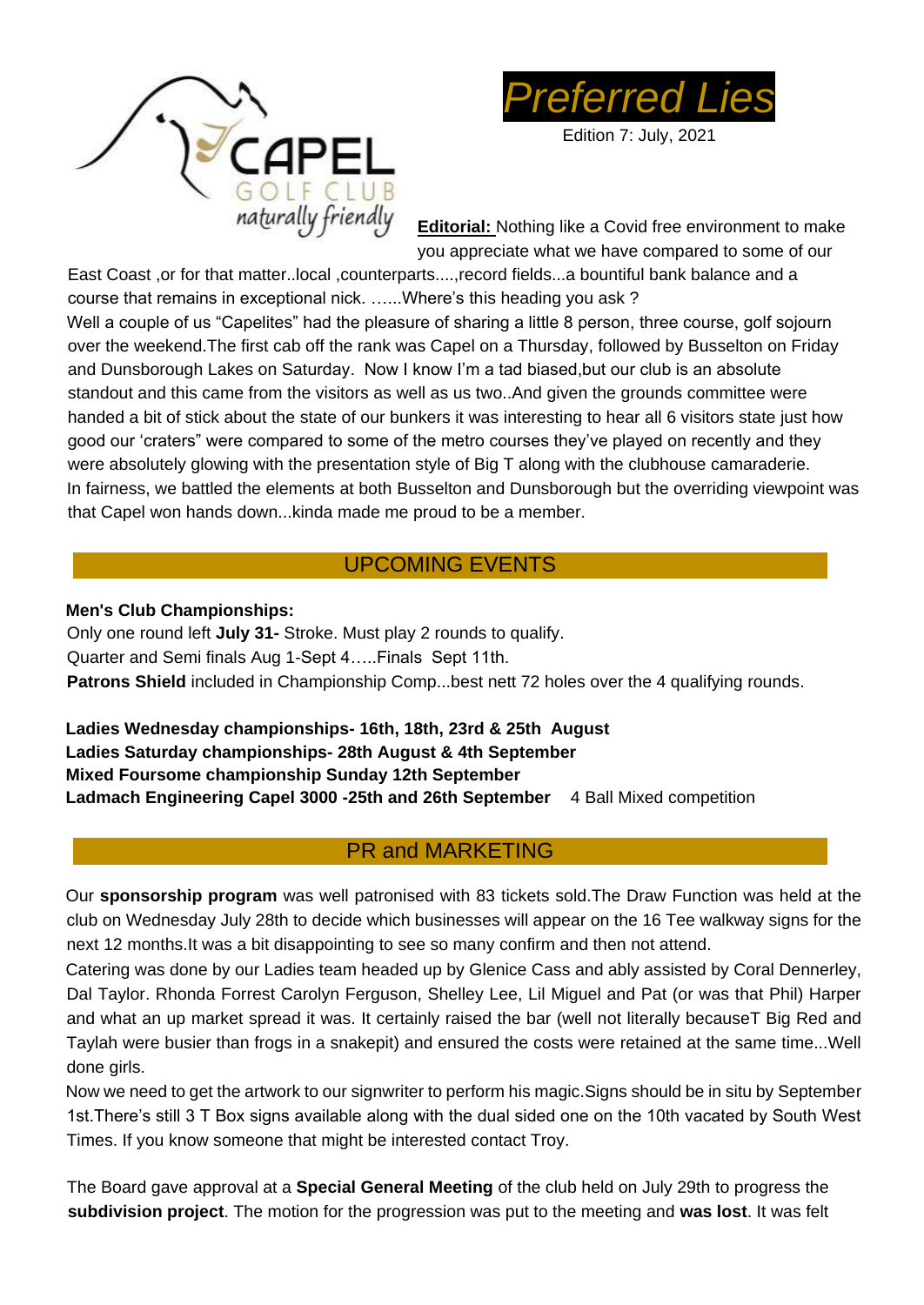that given the Club is in a reasonable financial situation at the moment, we should leave the subdivision project for our newer generation of members to decide upon.

#### **INTERMEDIATES**

Our members are well and truly flying the flag with Open Day attendances all around the State. Derby, Pinjarra, Busselton, Manjimup and Margaret River just to name a few. And speaking of "Margs", there were 10 of our Ladies including our Junior Dynamo Aiyana Morris, who, as detailed in Captain Hey Jude's report, did exceptionally well.

The Wednesday night Sponsor Program raffle draw function coordinated by the PR committee was a great night. Our ladies continue to do us proud with a wonderful catering job and excellent feedback from ticket buyers. Nice to see some of our newer members helping out the old hands.



August is looming and with it comes 4 rounds of Championship Stroke Play (something to look forward to.girls) The Championship dinner will be held at the club on Wednesday August 25th. As yet no theme has been decided upon, so if you have some thoughts, they'll be gratefully received. The committee are keen to reintroduce some form of entertainment (read skits) to showcase some inspired culture on the night with "Newbies' ' particularly encouraged. No nude stuff is the request, so see Coral or Glenice and we'll try really hard to fit you into a fun nights format.

Gerry and Ian Lines will again be making their bus available.There's a few rules that apply and I'm sure everyone will comply so that this ongoing (and very generous) offer can continue into the future.



#### MATCH MUMBLING

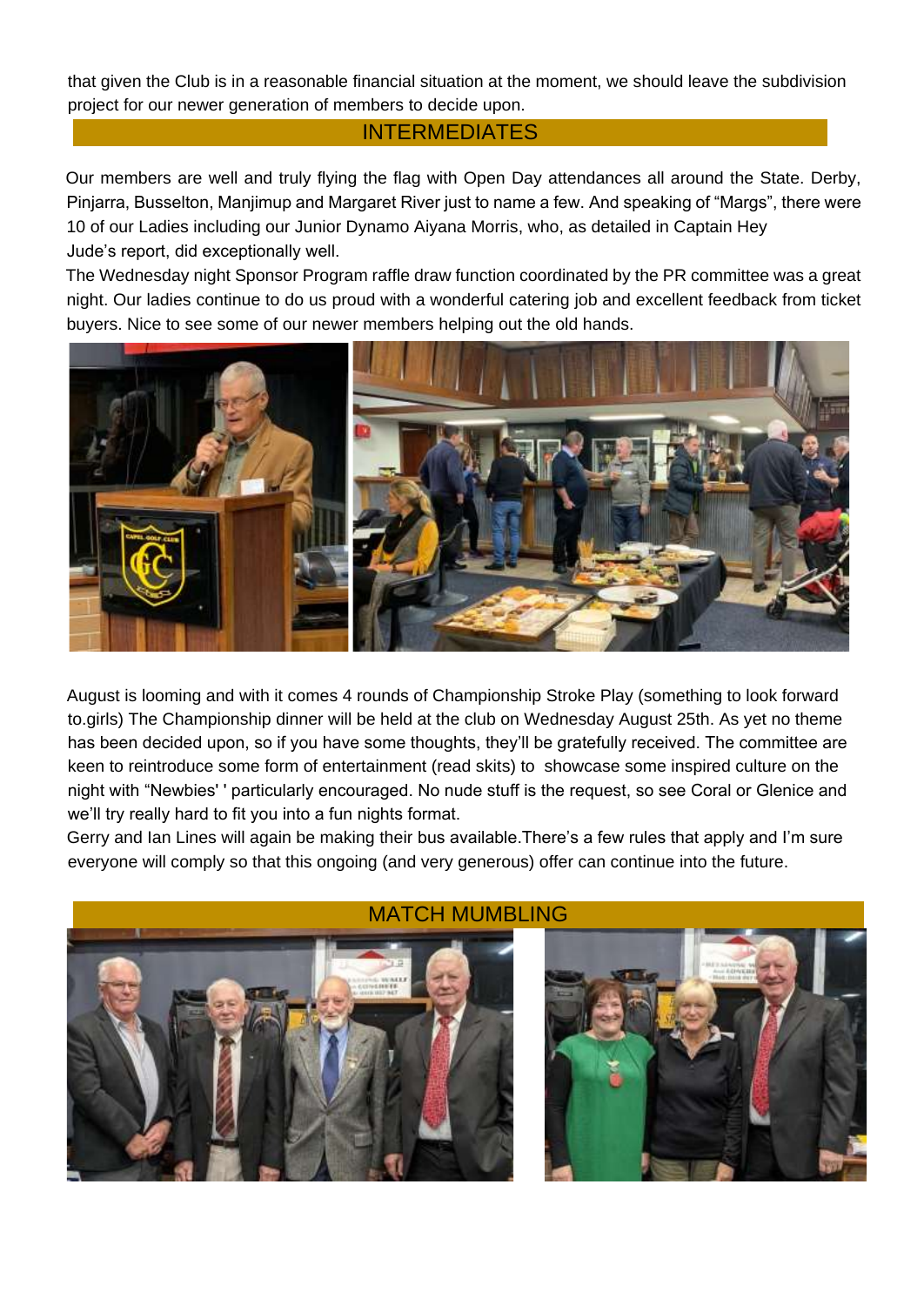The Presidents Cup, sponsored by Battery World, was well supported with a field of 130 players. It was great to have several past presidents in the Clubhouse for presentations, John Freeman, Glen Bone, Tony Shearer (Life Member) and current Chairman Rod Wheatley.

The Men's winner was Prat Kaliaraj on +4, with runner up Jedd Host +3 on a count back from Rob Burden, Glenn Bone and Bevan Moore.

The Ladies winner was Betty Miller on +2, with runner up Di Sears +1.

**LADIES:** Ten ladies played in the SWDLGA Championships in Margaret River last weekend with some very pleasing results. Aiyana Morris won "The Champion of Champions" Nett title with scores of 81



and 72 (153) which included an Eagle on No7 (par 5) that was nearly an Albatross. Aiyana also won the Junior Gross title, with a score of 175 across the two days. Jo Crain won the Pewter Champion Stableford event with 63 points with Carolyn Ferguson winning the Sunday Pewter event with 33 points.

The Nett winner of the club Silver Spoon event for 2021 was Glenice Cass who carded 303 from four out of the five events which has earned her the right to represent our club at the State event on August 30th at Mosman Park. The best Gross score winner over the four rounds was Lisa Wake with 349.The Women's International Bowl event has been "run and won" by Sorine Flynn on a count back from Jim Wheeler.

The Silver Division winner was won by Sorine with a nett 72, bronze Division was won by Jan Doust with a nett 76.

**MIXED:** We haven't had many Sunday Mixed golf days during July due to inclement weather and other club events. Our last event on the 11th July was a 2 Ball Ambrose sponsored by Susan Woodbridge and Jonathon Bayley Winners for the day were Jo Crain and Corey McEnvoy. That was Jo's third win for the week, so it is good to see all her hard work paying off.

#### **TWILIGHT..**

**"**No Par" Peter and "Maid" Marion are doing a wonderful job with "Firsty Friday" Twilight golf…..Unfortunately a lack of



daylight is having an effect on field numbers but it's not worrying the 50 plus "Chase the Ace" stalwarts who are still rocking up for dinner on a Friday night. And,with a jackpot of over \$2500 to be won at the moment,why wouldn't you. Well done to Karen and "skinny" Pete for their continued support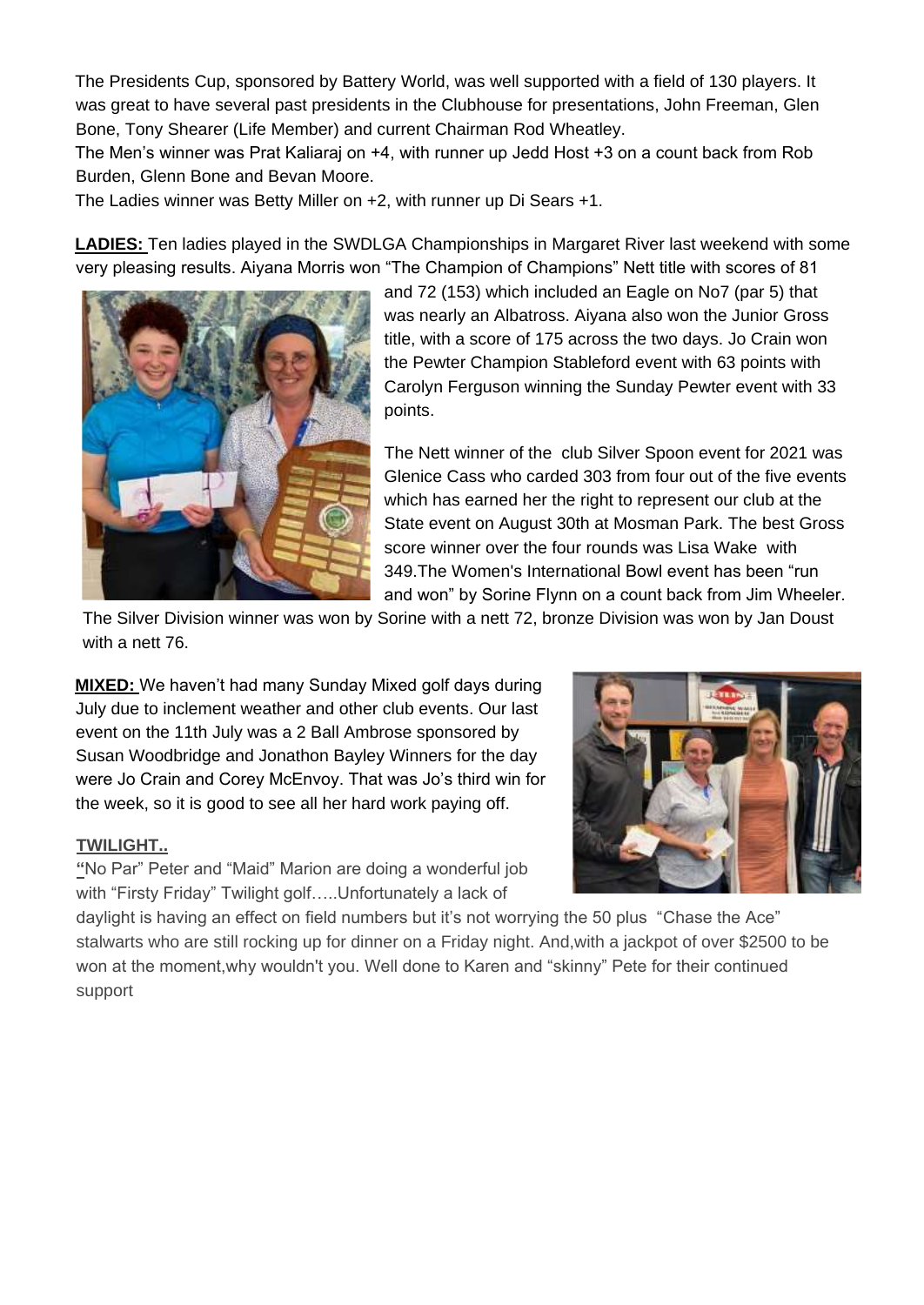

**RUSTY PUTTER CATERERS:** The golf club's caterers, The Rusty Putter, provide meals on Friday night and Saturdays. They use all local produce, with everything made from scratch. They cater for all tastes and diets with Gluten free and Vegan options.

Friday night meals are available from 5.30 and bookings are preferred. They have an International Special each night and their speciality is chicken.

On Saturdays they are open until about 3 pm. For afternoon players, food can be pre-ordered and collected at the start of a round or on the cross over.

The ladies love to make cakes and sweets and are happy to do custom made cakes. They can be contacted on

0410800491 or by calling the Club.

#### **GROUNDS**

Brown Sugar (aka Director Ken Lowth) is on the warpath but in all reality he's more bark than bite. He's a tad antsy about holes at the moment and we're not talking antholes...we're talking divots on fairways and pug marks on the green. Now I know that you know that he knows that we have a heap of Green Fee Players on the course most days and yeah..some of them aren't too brushed up on course etiquette...but..and here's the big but..it appears some of our members are not filling in their divots either...So if you see some holes on the fairway near where you ball has finished..how about filling 'em in….Don't worry too much about the Tee boxes...cut them in if you like but our grounds staff are not too keen on Box sanding...apparently it doesn't help the mowers much. And while we're at it..If you see a pug mark on the green please take the time to repair it...our course is in outstanding nick at the moment….a little bit of help from you will keep it that way.

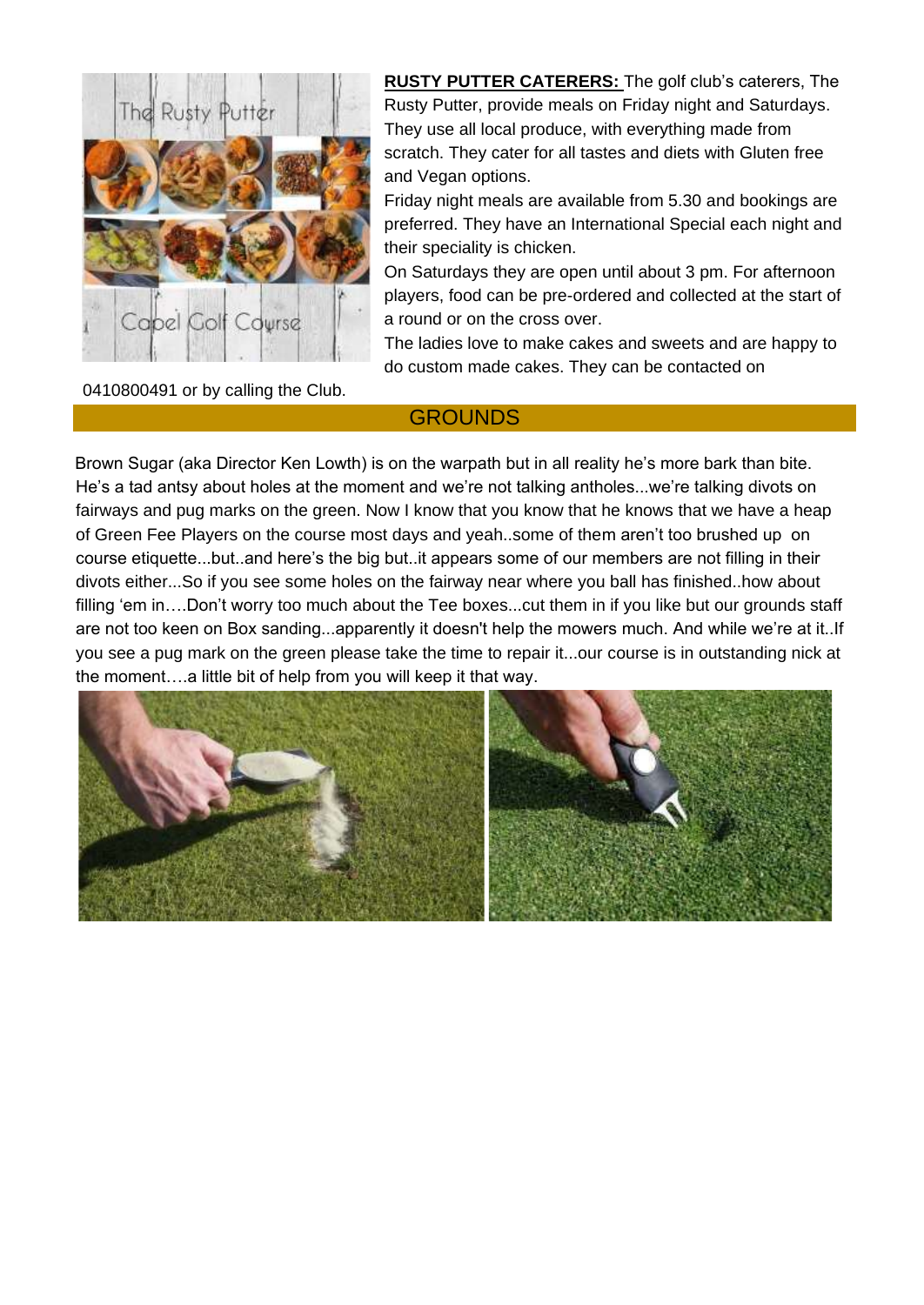#### GOLF SHOP SPECIALS & BIG RED'S NEWS

The Men's Club Championship matchplay draw is out; it can be found in the spring bar and the notice board near the card reader, if you were one of the lucky 8 I would have contacted you by now to inform you of your opponent. Any queries please contact me in the pro shop.



Receive a free puma gift pack with any shoes purchase of Puma Golf Shoes over \$139.



9AM - 1PM **WITH** 

ALL PUMA WINTER CLOTHING IS 25% OFF WHILE STOCKS LAST MENS AND WOMENS.

# DEMO DAY 12 AUGUST





# BIG RED IN THE PRO **SHOP**

#### SPONSOR PROFILE

**Hannagan Bassett Financial Services** is one of Bunbury's longest standing and most respected financial planning companies. For over 15 years Peter Hannagan, Murray Bassett and the team have been helping individuals, families and businesses achieve financial security.



financial services